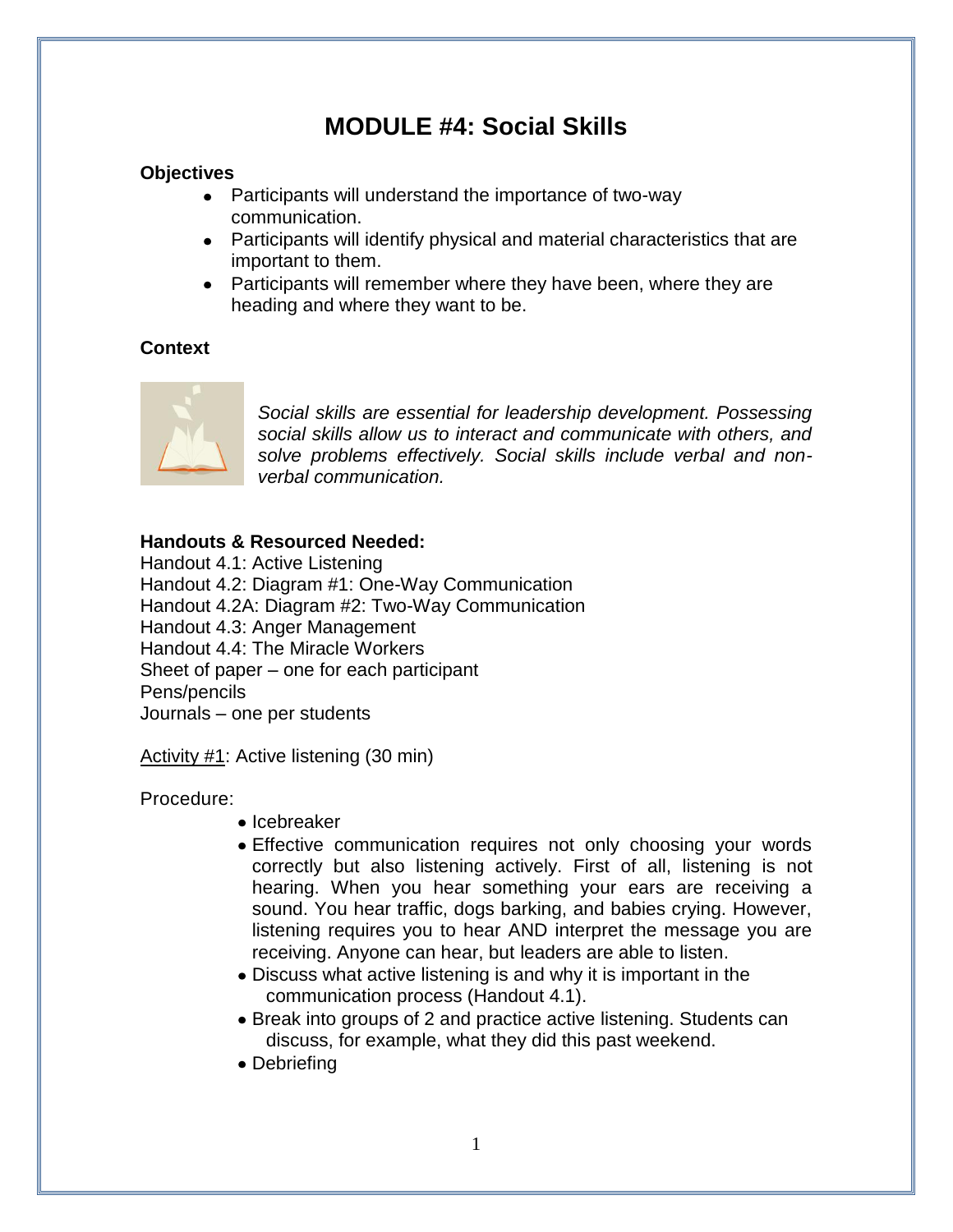Activity #2: One Way/Two Way Communication (55 min)

Procedure:

- $\bullet$  Icebreaker
- The purpose of this activity is to teach participants the advantages of two-way communication for building social skills. While being oneself is important, having life skills such as positive attitude, respect and courtesy can help you get what you want in life.
- Explain to participants that in one-way communication, only one person talks and does not allow the other person to ask questions or offer opinions.
- Ask for or select three volunteer assistants, one as demonstrator and the other two as observers to take note on the behavior of the demonstrator and the participants.
- Distribute blank paper and pencils to participants and ask them to label one sheet Diagram #1 and the other Diagram #2.
- One-way communication: Give the demonstrator a copy of Diagram 1 (Handout 4.2) and allow two minutes of study. The demonstrator must stand in front of the participants with his or her back to the partner. Explain that the demonstrator will give directions for drawing a series of squares and that each should construct the diagram as described. The person describing is the only person who can speak. The drawer cannot ask any questions. When everyone has finished, show the correct diagram and ask how many people got it right. Find out what some of the problems were.
- Two Way Communication: Repeat the same directions with that exception that the person drawing will now serve as demonstrator. Provide Diagram #2 (Handout 4.2A).
- This time the person drawing may ask questions. When everyone has finished, show the correct diagram and ask how many people got it right. Find out what some of the problems are the second time around and what helped.
- Be sure to discuss the importance of communication and being clear about what we are trying to say.
- Discuss the conclusions made from the activity.
- Debriefing

Activity #3: Building coping skills (55 min)

Procedure:

- Icebreaker
- Often lack of coping skills affect how people react in difficult  $\bullet$ situations. For example, being able to manage anger is important for avoiding conflicts. Anger management entails thinking about your reaction before acting on the emotions and feelings. Sometimes, when we are angry we tend to jump to conclusions,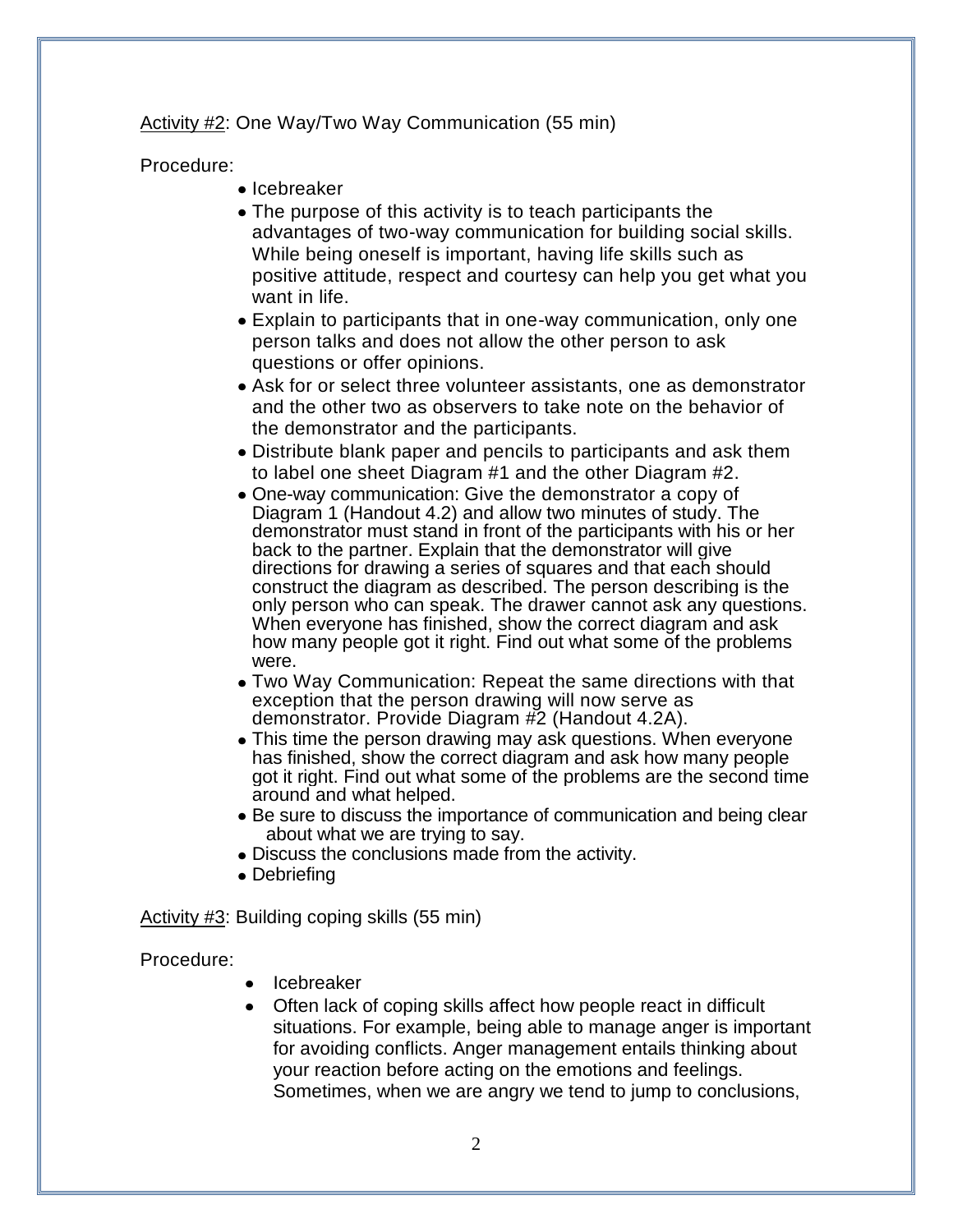react violently and use inappropriate language instead of confronting the situation calmly.

- Tell participants that during this activity they will be asked to participate in a role-play on anger management.
- Review scenarios on Handout 4.3. Then ask for volunteers to do a role-play indicating how they would handle the situations to avoid a fight.
- Discussion.
- Debriefing.

Activity #4: The miracle workers (55 min)

Procedure:

- Icebreaker
- The purpose of this activity is for participants to be able to identify physical and material characteristics that are important to them as well as have an opportunity to think about where they have been and what their future may impart. Decision-making is important in building social skills.
- Provide miracle worker exercise (Handout 4.4). Ask students to form groups of 3 or 4 and to choose 4 workers, whose miracle they would like to have from the list provided.
- A representative of each group now tells the class which miracle they chose and why they chose it.
- Then students discuss their feelings about the exercise. Did the students have strong feelings about the subgroup that choosing some miracles that were not their personal choices? Did this exercise help them determine what is really important in their lives?
- Debriefing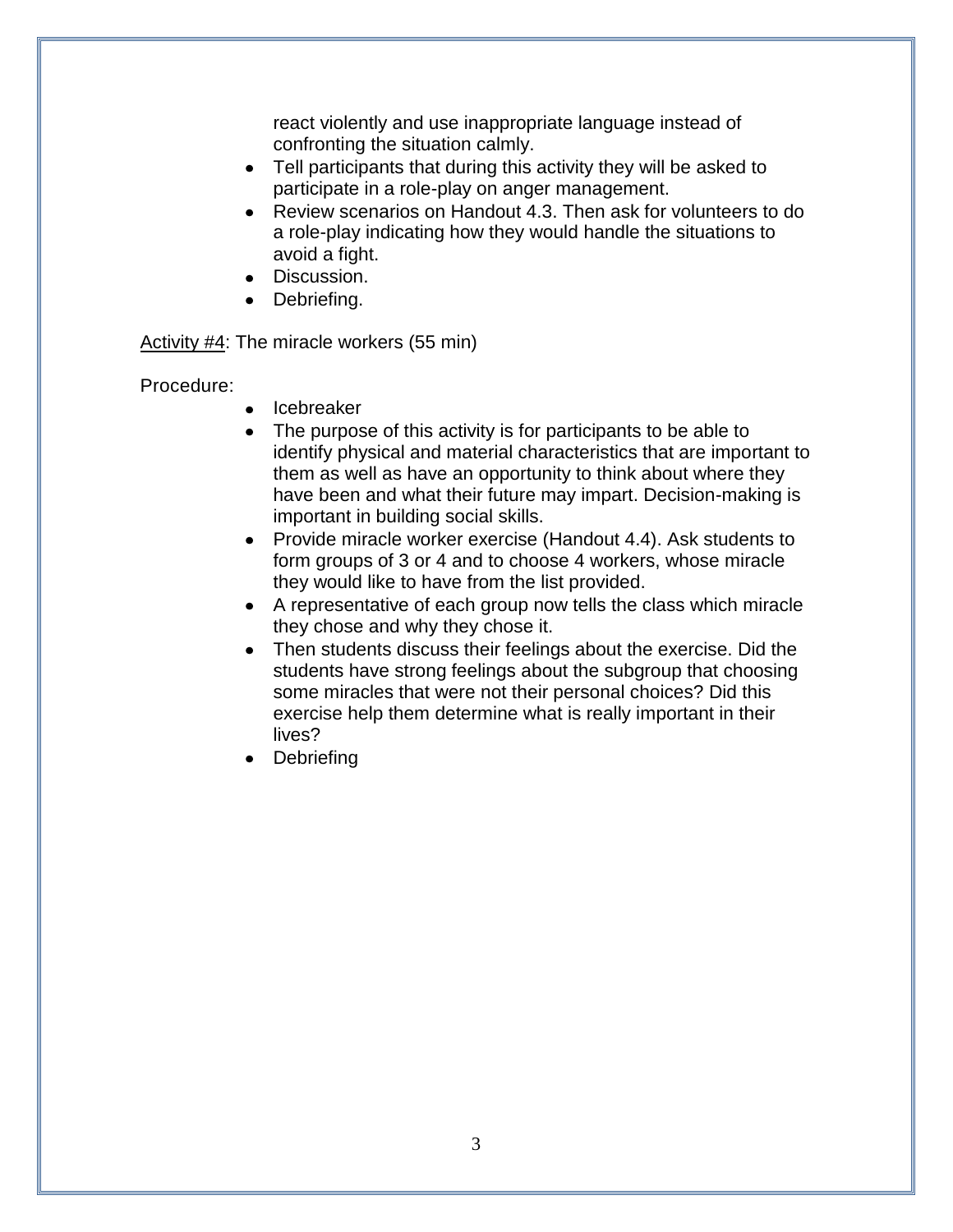# **ACTIVE LISTENING**

Despite what you might think, listening is not hearing. When you *hear* something your ears receive a sound like traffic, dogs barking, or babies crying. However, *listening* requires your ears AND your brain, hearing AND interpreting the message you are receiving. Anyone can hear, but leaders listen.

 $\bullet$  In order to be an active listener, you must not only pay attention to what another person says, but also identify how to respond properly. Active listeners concentrate, clarify, and check the meaning, content, context, and intent of what other's say. You have to try to understand what the other person is saying, feeling, or thinking, then put that understanding into words, feeding it back to them for verification.

Open communication between leader and follower is essential in the leadership process. It is the responsibility of the leader to be an active listener and to be able to respond to the needs of the follower.

There are four major components of active listening:

- 1. ATTENDING (THE USE OF BODY LANGUAGE)
	- Sit or stand a comfortable distance from the speaker.
	- Face the person directly and lean forward.
	- Maintain eye contact.
	- Nod approval or agreement.

#### 2. PARAPHRASING

• Put others' thoughts into your own words to verify you understand what they are trying to say.

*Example: "So let me see, you mean…"*

### 3. REFLECTING FEELING

Express emotions that the other person may have not put into words.

*Example: "That must make you feel sad."*

4. REFLECTING MEANING

• Restate the feeling/ emotion with reason.

*Example: "You must feel sad because…"*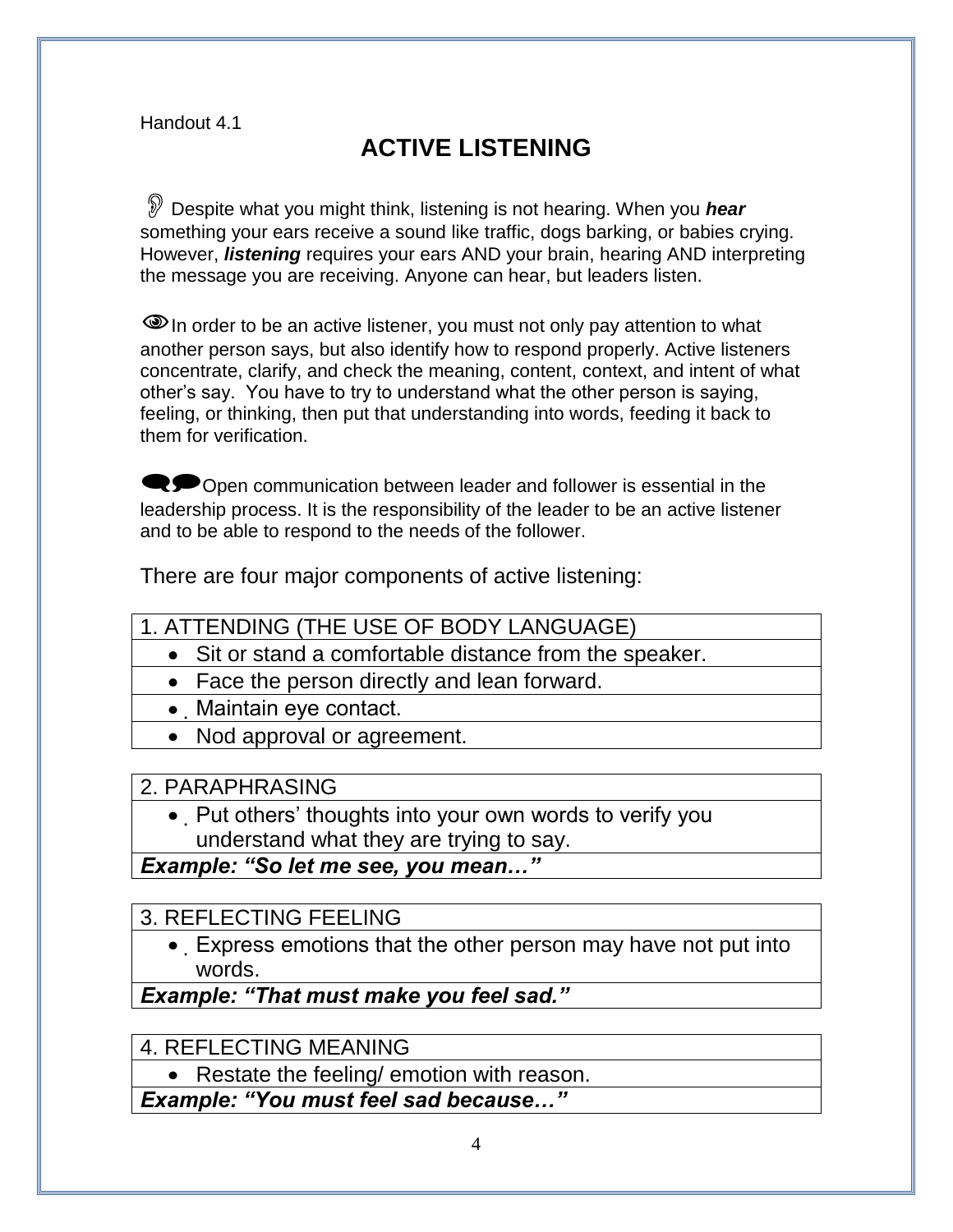## *How to be a Good Listener*

#### **When involved in a conversation:**

- Spend more time listening than talking.
- Do not finish others' sentences
- Do not answer questions with questions.
- $\blacksquare$  Be aware of biases. We all have them and we need to control them.
- Never daydream or allow yourself to become preoccupied with your own thoughts when talking with others.
- **Let the other speaker talk. Do not dominate the conversation.**
- Plan your response AFTER the other person finishes speaking...NOT while they are speaking.
- **Provide feedback but do not interrupt.**
- Analyze by looking at all the relevant factors and asking open-ended questions. Summarize by walking the other person through your analysis.
- Exteep the conversation focused on what the speaker says, NOT what interests you.
- Take brief notes, forcing you to concentrate on what is being said.

*FEEDBACK* is a series of verbal and nonverbal responses to another person's message. By incorporating these traits of a good listener, and the following nonverbal behaviors of communication, you will be highly successful in whatever conversation you choose to participate.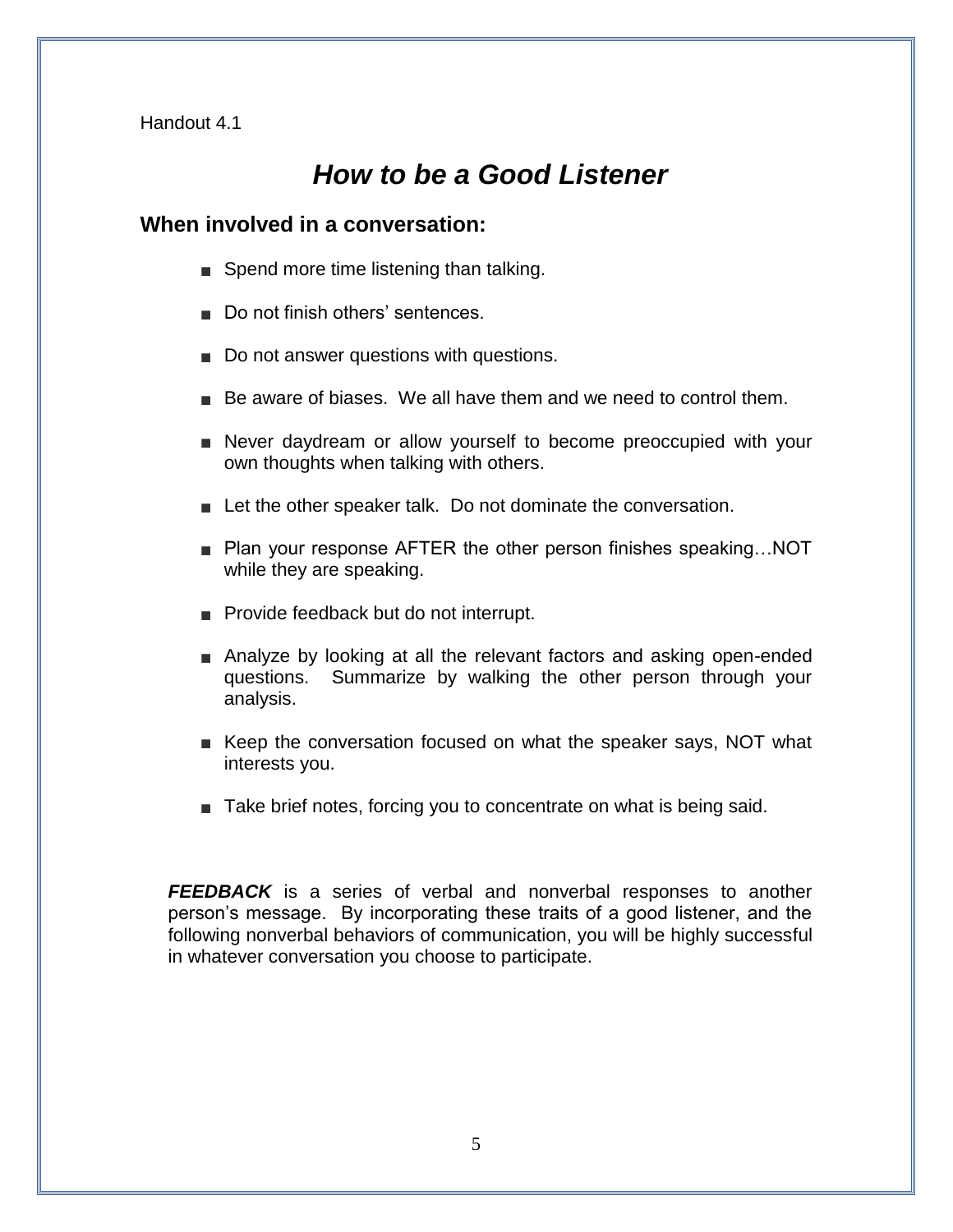### **NONVERBAL BEHAVIORS OF COMMUNICATION**

- Eye Contact: This helps improve the ease of communication. It signals interest in others and increases the speaker's credibility. People who make eye contact open the flow of communication and convey interest, concern, warmth, and credibility.
- Facial Expressions: Smiling is a powerful cue that transmits happiness, friendliness, warmth, and liking. So if you smile frequently you will be perceived as more likeable, friendly, warm and approachable. Smiling is often contagious and people will react favorably. They will be more comfortable and will want to listen more.
- Gestures: If you fail to gesture while speaking you may be perceived as boring and stiff. A lively speaking style captures the listener's attention, makes the conversation more interesting, and facilitates understanding.
- Posture and Body Orientation: You communicate numerous messages by the way you talk and move. Standing erect and leaning forward communicates to listeners that you are approachable, receptive and friendly. Interpersonal closeness results when you and the listener face each other. Speaking with your back turned or looking at the floor or ceiling should be avoided as it communicates disinterest.
- Proximity: Cultural norms dictate a comfortable distance for interaction with others. You should look for interaction with others. You should look for signals of discomfort caused by invading the other person's space. Some of these are: rocking, leg swinging, tapping, and gaze aversion.
- Vocal: Speaking can signal nonverbal communication when you include such vocal elements as tone, pitch, rhythm, timbre, loudness, and inflection. For maximum teaching effectiveness, learn to vary these six elements of your voice. One of the major criticisms of many speakers is that they speak in a monotone voice. Listeners perceive this type of speaker as dull and boring.

#### -Big Dog LDSP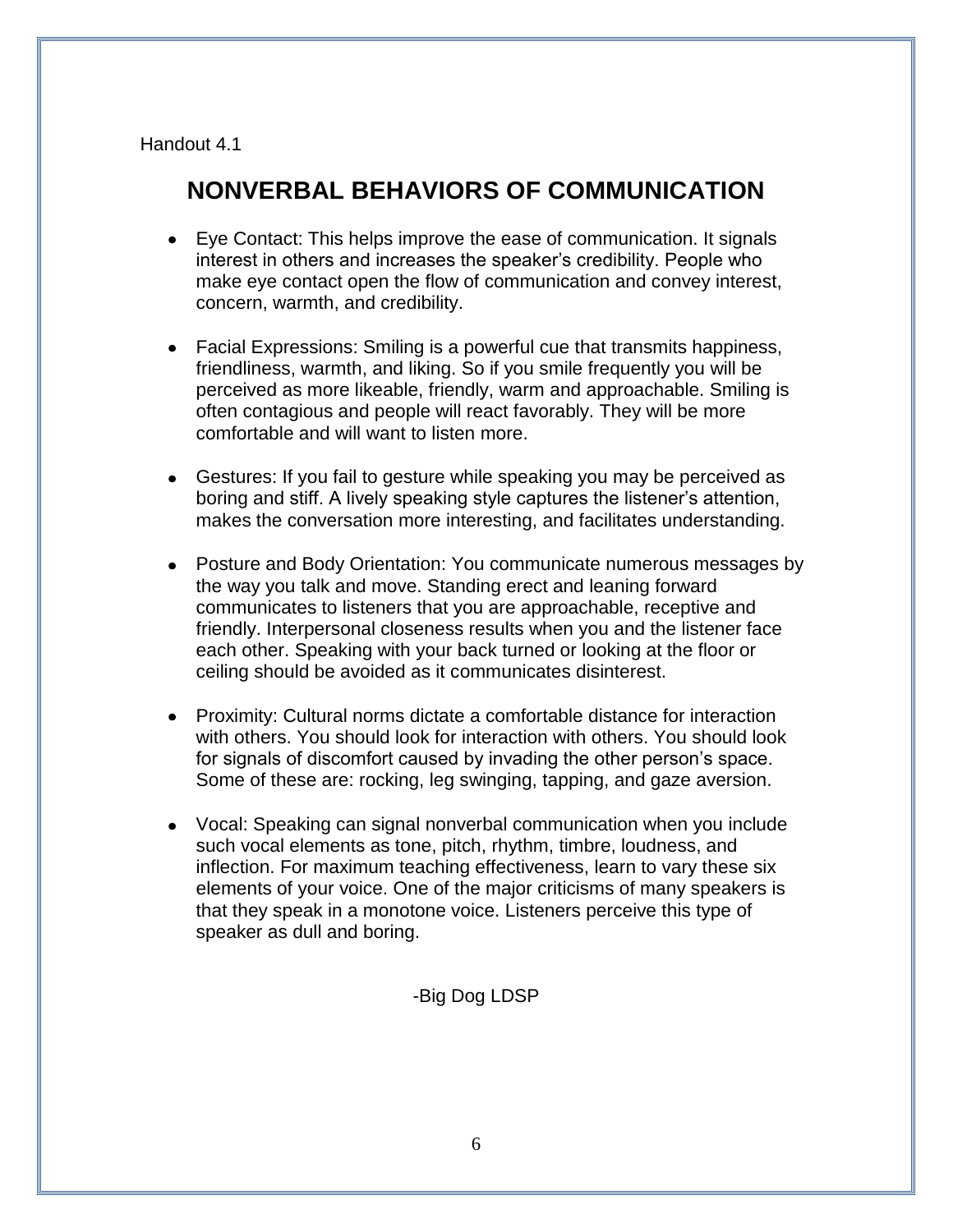### **One-Way Communication**

*Instructions for Demonstrator***:** Study the shapes below. Facing away from the rest of the group, direct members in how they are to draw the figures below (Remember: you are the *only* person who can speak!). Begin with the smallest square and describe the objects that follow clockwise, taking note of the particular relationship of each object to the preceding one. No questions will be allowed from the rest of the group.

When finished, show the diagram to the rest of the class. Looking at the drawings, what were some of the problems?

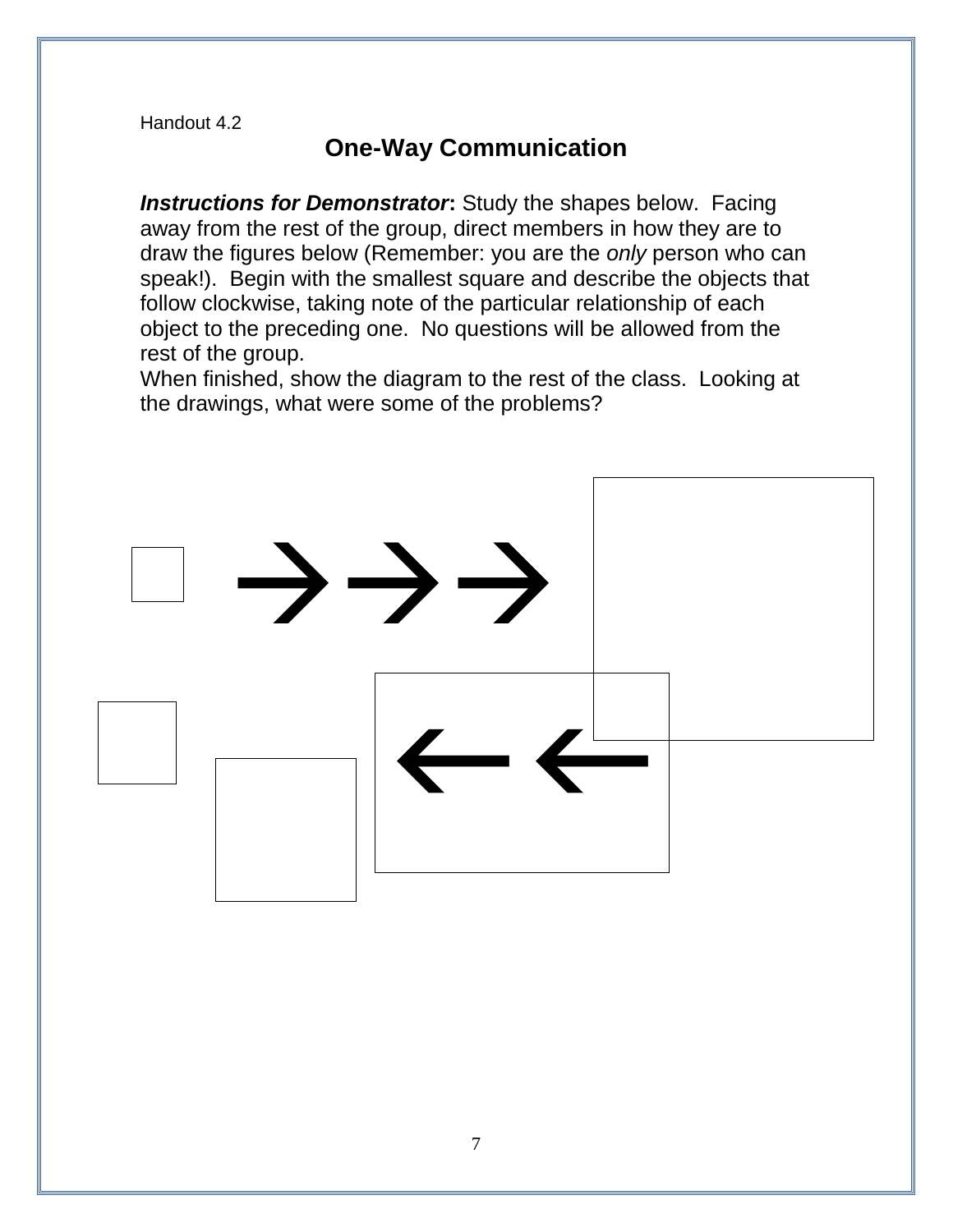### **Two-Way Communication**

Instructions: Study the shapes below. Facing the group, the leader should now direct participants in how they are to draw the figures. Begin with the smallest circle and describe the objects that follow counter clockwise, taking note of the particular relationship of each object to the preceding one. Answer all questions from participants and repeat if necessary.

When finished, show the diagram to the rest of the class. Looking at the drawings, did they improve from the last time?

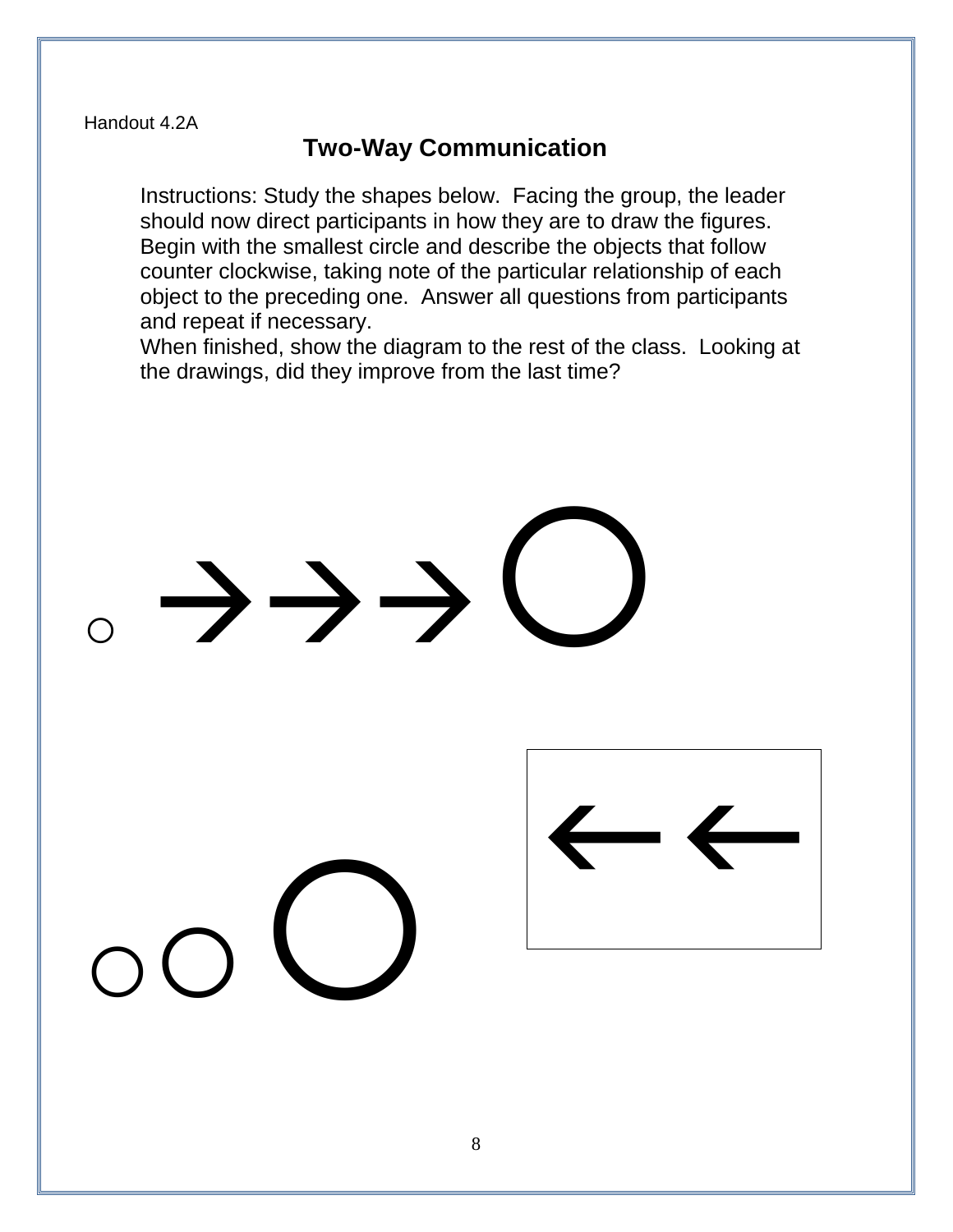### **Anger Management**

Situation 1: A friend tells you that your girlfriend/boyfriend is cheating on you. How would you handle this situation?

- How would you react?
- Would you confront your girlfriend/boyfriend immediately?
- Would you speak with your girlfriend/ boyfriend when you feel you won't get into a fight?
- Would you confront the other person with whom your girlfriend/boyfriend is presumably cheating with?
- Would you stop talking to your girlfriend/boyfriend with further explanations?
- Would you get into a fight with your friend for talking about your girlfriend/boyfriend?

Situation 2: You find that your "best friend" is talking behind your back. What do you do?

- Would you confront your friend immediately?
- How would you talk to your friend to avoid getting in a fight?
- Would you stop talking to your friend and disregard the friendship?

Situation 3: How would you handle put downs or bad teasing from peers?

- Would you answer back in the same way?
- Would you stay quiet?
- Would you tell them to stop talking like that?
- Would you fight with the people bothering you?